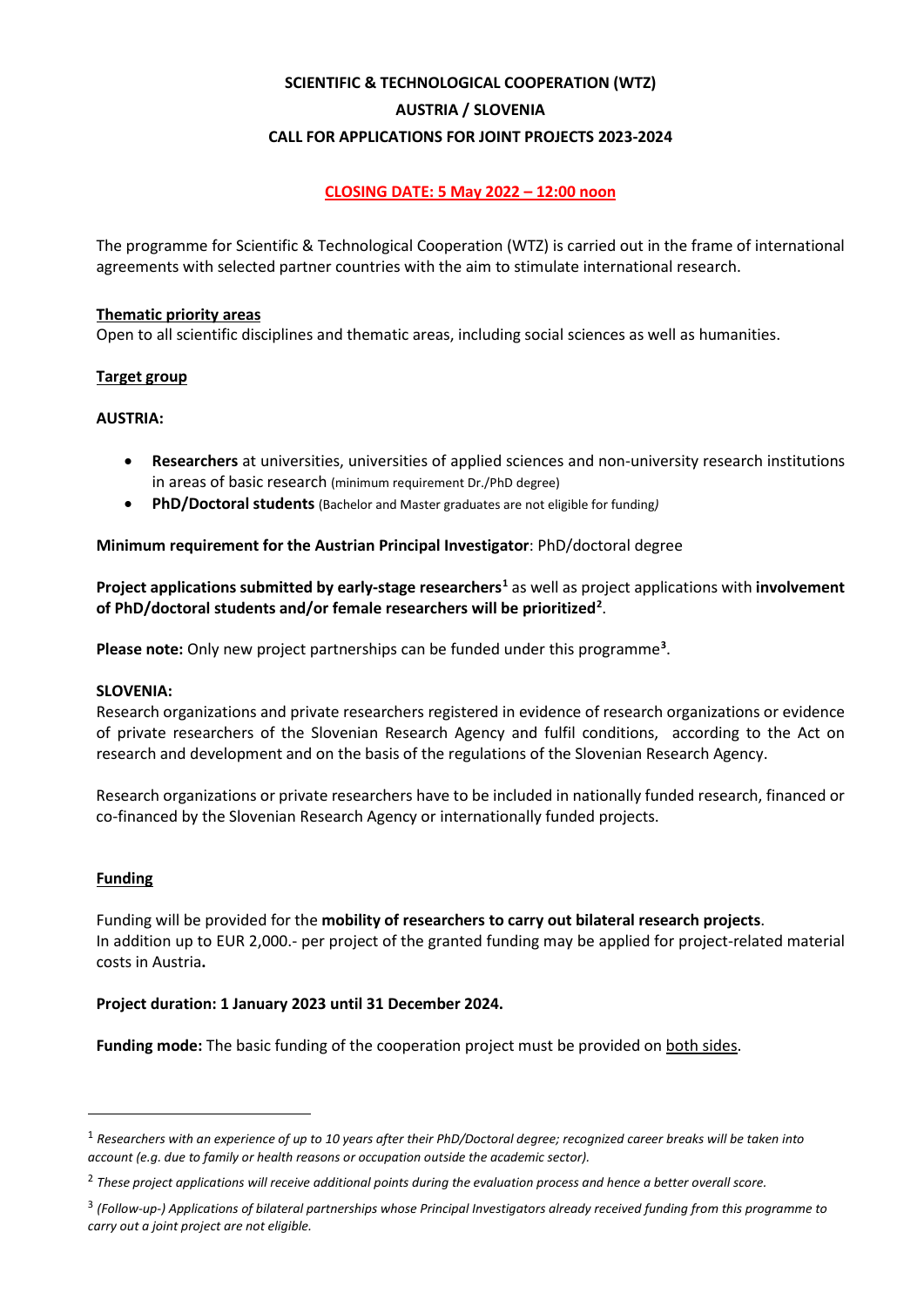**Please note:** Research stays in both countries are obligatory as long as the COVID-19 situation allows travelling**.** Funding will be provided for activities within the scope of these guidelines only.

### **AUSTRIA:**

### **Funding amount:** *max.* **EUR 7,000.-** per project

### **Eligible costs:**

- o *Travel expenses:* Travel costs (economy class) will be reimbursed based on submitted invoices.[4](#page-1-0)
- o *Accommodation expenses:*
	- Researchers: **EUR 100.- per working day for up to 14 days** OR  **EUR 1,400.- per month** for long-term stays **between 14 days and 3 months** maximum
	- PhD/Doctoral students**: EUR 100.- per working day for up to 12 days** OR  **EUR 1,250.- per month** for long-term stays **between 12 days and 3**

 **months** maximum.

o *Project related material costs:* **max. EUR 2000.-** as part of the granted maximum budget based on submitted invoices.<sup>[5](#page-1-1)</sup>

#### **SLOVENIA:**

- o *Travel expenses:* For visits of Slovenian scientists and experts in Austria international travel costs will be reimbursed.
- o *Accommodation expenses:* for stays of Austrian researchers and experts in Slovenia the accommodation costs will be covered by the hosting institution that will also provide per-diems according to national regulations.
- o *For short-term stays of up to 14 days* the following rate in Euro (€) will be granted: - paid accommodation up to 100,-€ per day and daily allowance in accordance with the Slovenian regulations on reimbursement of travel expenses (currently 21,39€).
- o *For stays longer than fifteen days* the following rate in Euro (€) will be granted: - paid accommodation up to 1250, $-\epsilon$  monthly and daily allowance in accordance with the Slovenian regulations on reimbursement of travel expenses (currently 21,39€).

#### **Application process and content**

It is up to the applicants to find suitable partners in the respective country.

**Applications must be submitted both in Austria to OeAD and in Slovenia to the Slovenian Research Agency (ARRS).** Only applications submitted in time in both countries are eligible for funding.

<span id="page-1-0"></span><sup>4</sup> *Journeys of up to seven hours must be by bus or train. A subsidy for private car usage is only possible in exceptions and in accordance with the OeAD.*

<span id="page-1-1"></span><sup>5</sup> *Only project-specific material costs will be reimbursed, that are essential to carry out the research project and that go beyond the resources made available from the research institution's infrastructure. Infrastructure or basic equipment of research institutions cannot be funded.*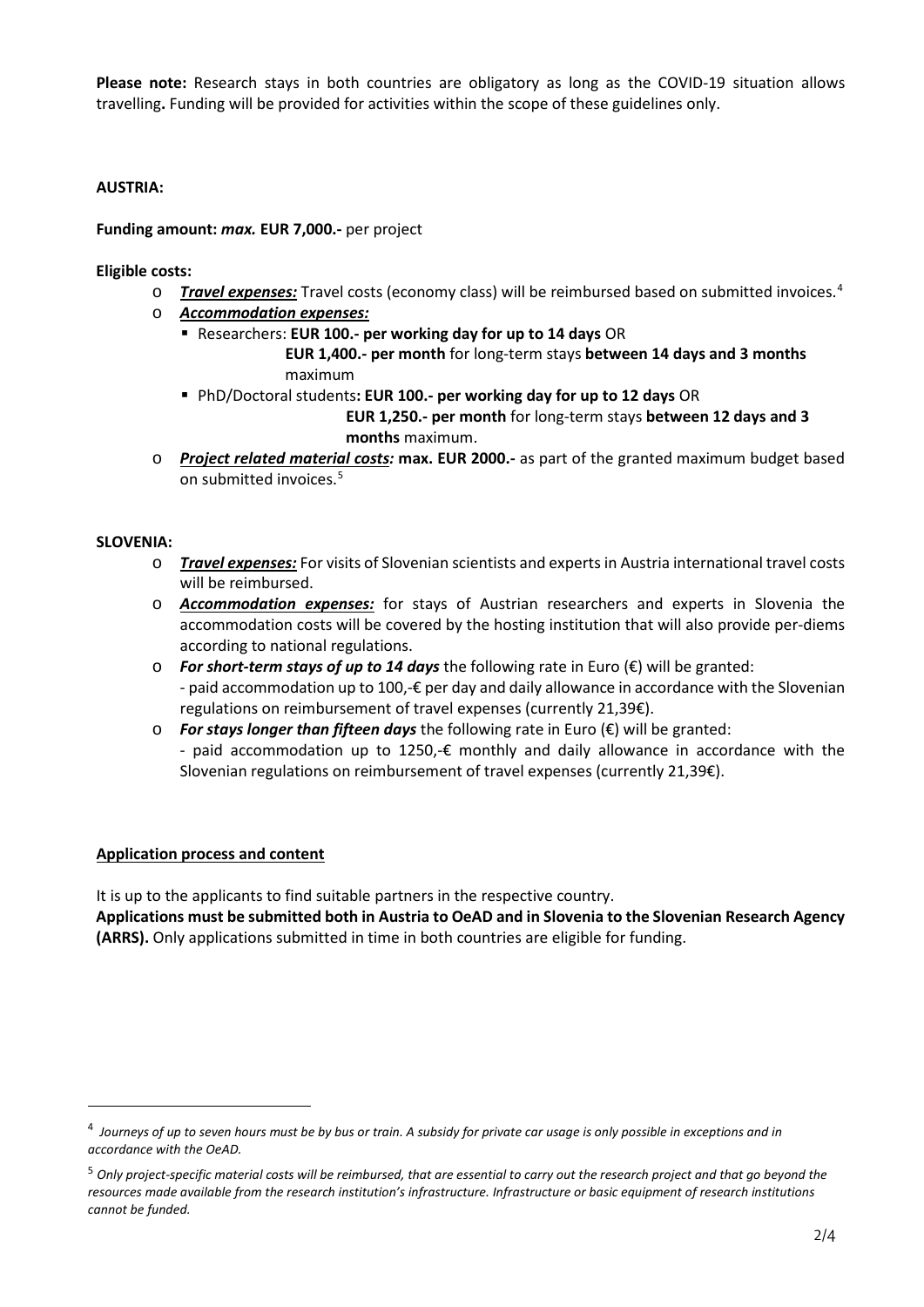**AUSTRIA***:* Electronic application only [*[web-link](https://asp.sop.co.at/oead/antrag?call=2023_SI)*].

## **Content:** (in PDF format)

- o Brief academic CV of each project member from the Austrian side including their academic status (early stage researchers, PhD/doctoral students)
- o List of relevant publications of the last 2 years on the **Austrian** side
- o Project description including methodology (about 3 to 5 A4 pages)
- o Brief description of the partner institutions
- o Brief description of the project tasks of **ALL** project members (Austrian and Slovenian)
- o Further cooperation perspective

#### **SLOVENIA:**

The application form must be completed in the Slovene language, and the title and summary of the bilateral project is also in English. The application form has to be submitted to the e-mail address and sent in printed form.

Content:

- CV of principal **Slovenian** investigator
- Other Slovenian Collaborators (condition: the involvement of doctoral students and post-doctoral students (up to 5 years after the Ph.D.)
- Priority criterion: approval of 20% of applications whose leaders are researchers who defended their first Ph.D. less than 5 years ago (if possible)
- **Citations**
- General information of principal investigator, other collaborators and research organization in Austria
- Description of previous cooperation and list of joint publications
- Proposal summary
- Main financing source
- Proposed visits

#### **Evaluation criteria:**

- **Scientific quality** of the proposed research project incl.
	- o Feasibility of the joint research plan
	- o Adequacy of the scientific method
	- o Qualification of the scientists/research teams involved **(max. 25 points)**
- Perspective for **further joint cooperation activities (max. 15 points)**
- Project applications will receive up to 10 points additionally,
	- o Either if **submitted by early-stage researchers**<sup>2</sup> (+10 points)
	- o Or if **involving doctoral students/early-stage researchers**<sup>2</sup> (+5 points) and/or **female researchers** (+5 points) **(max. 10 points)**

Maximum score: 50 points